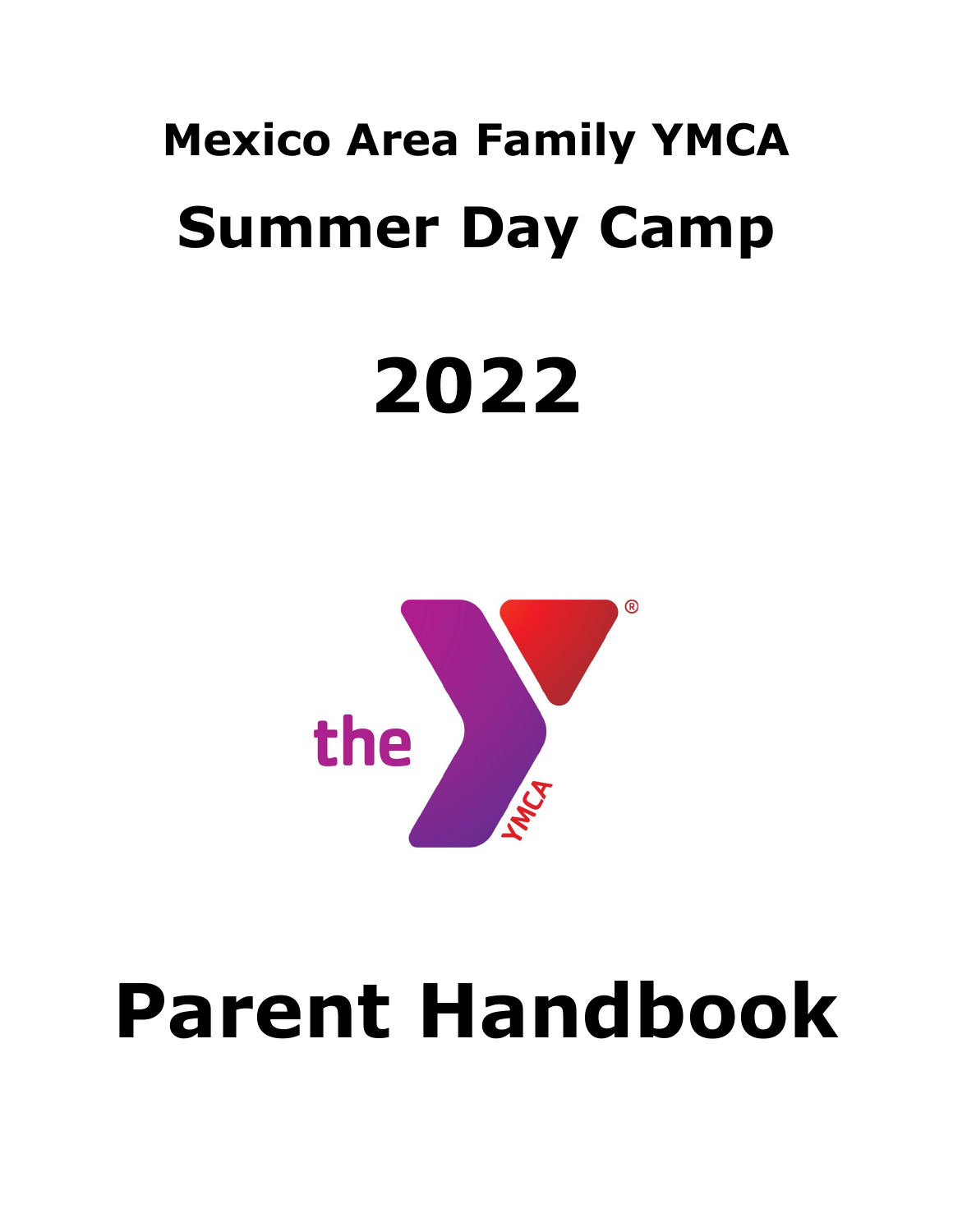# **A-Z Information**

# **ABSENCES**

Please call if your child will be absent that day. There is no fee credit for absences or illness.

# **AGE GROUPS/ RATIOS**

Day Camp is offered to children entering Kindergarten through 5th grade. Campers are assigned to groups according to their ages. This atmosphere encourages close child/staff interaction and provides an opportunity for each child to express herself/himself, be accepted by their peers, and learn new skills.

# **AREAS OF FOCUS**

Y's offer the programs we do for a reason. Young people need safe and enriching environments to try new things, develop skills, meet new people and show what they are capable of doing. Achieving and maintaining health in spirit, mind and body makes for a rich life. Giving back to neighbors and those in need is our responsibility as neighbors, colleagues and citizens. The Y defines our areas of focus- the programming you are part of everyday- like this:

**Youth Development:** Nurturing the potential of every child and teen

We believe that all kids deserve the opportunity to discover who they are and what they can achieve . That is why, through the Y, millions of youth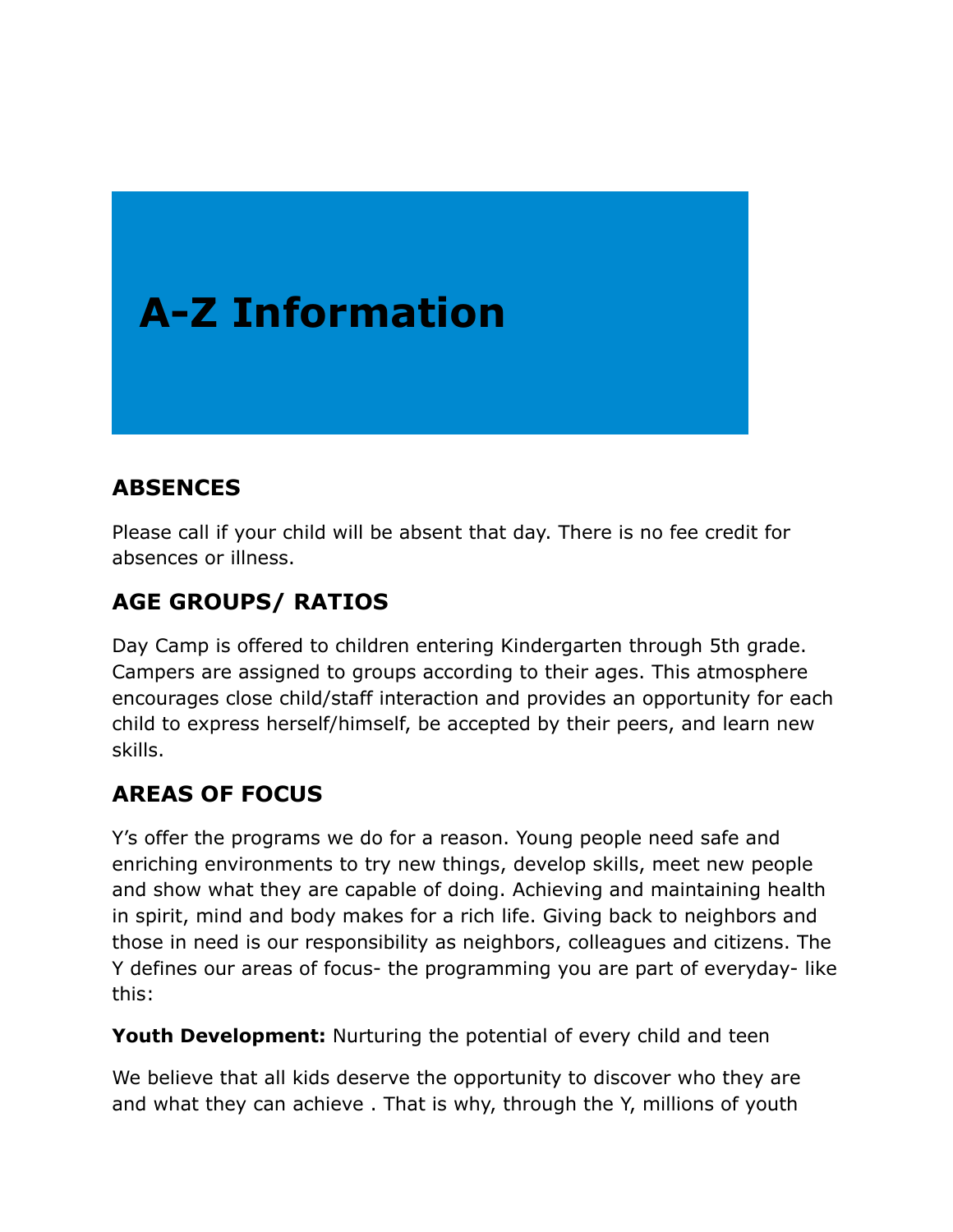today are cultivating the values, skills and relationships that lead to positive behaviors, better health and educational achievement.

#### **Healthy Living:** Improving the nation's health and well-being

In communities across the nation, the Y is a leading voice on health and well-being. With a mission centered on balance, the Y brings families closer together, encourages good health and fosters connections through fitness, sports, fun and shared interests. As a result, millions of youth, adults and families are receiving the support, guidance and resources needed to achieve greater health and well-being for their spirit, mind and body.

#### **Social Responsibility:** Giving back and providing support to our neighbors

The Y has been listening and responding to our communities' most critical social needs for more than 160 years. Whether developing skills or emotional well-being through education and training, welcoming and connecting diverse demographic populations through global services, or preventing chronic disease and building healthier communities through collaborations with policymakers, the Y fosters the care and respect all people need and deserve. Through the Y, 500,000 volunteers and thousands of donors, leaders and partners across the country are empowering millions of people in the U.S. and around the world to be healthy, confident, connected and secure.

# **CAMP COUNSELORS**

YMCA Day Camp counselors are selected on the basis of ability, enthusiasm, and concern for helping young people develop into young leaders. All camp counselors participate in pre-camp orientation and ongoing training sessions. Counselors are also CPR and First Aid certified.

#### **Outside contact between Staff and Children**

Y staff are prohibited from having outside contact with children in Y programs. This includes, but is not limited to, birthday parties, babysitting, sleepovers, transportation, and non-Y events. Any exceptions require a written explanation before the fact and are subject to administration approval.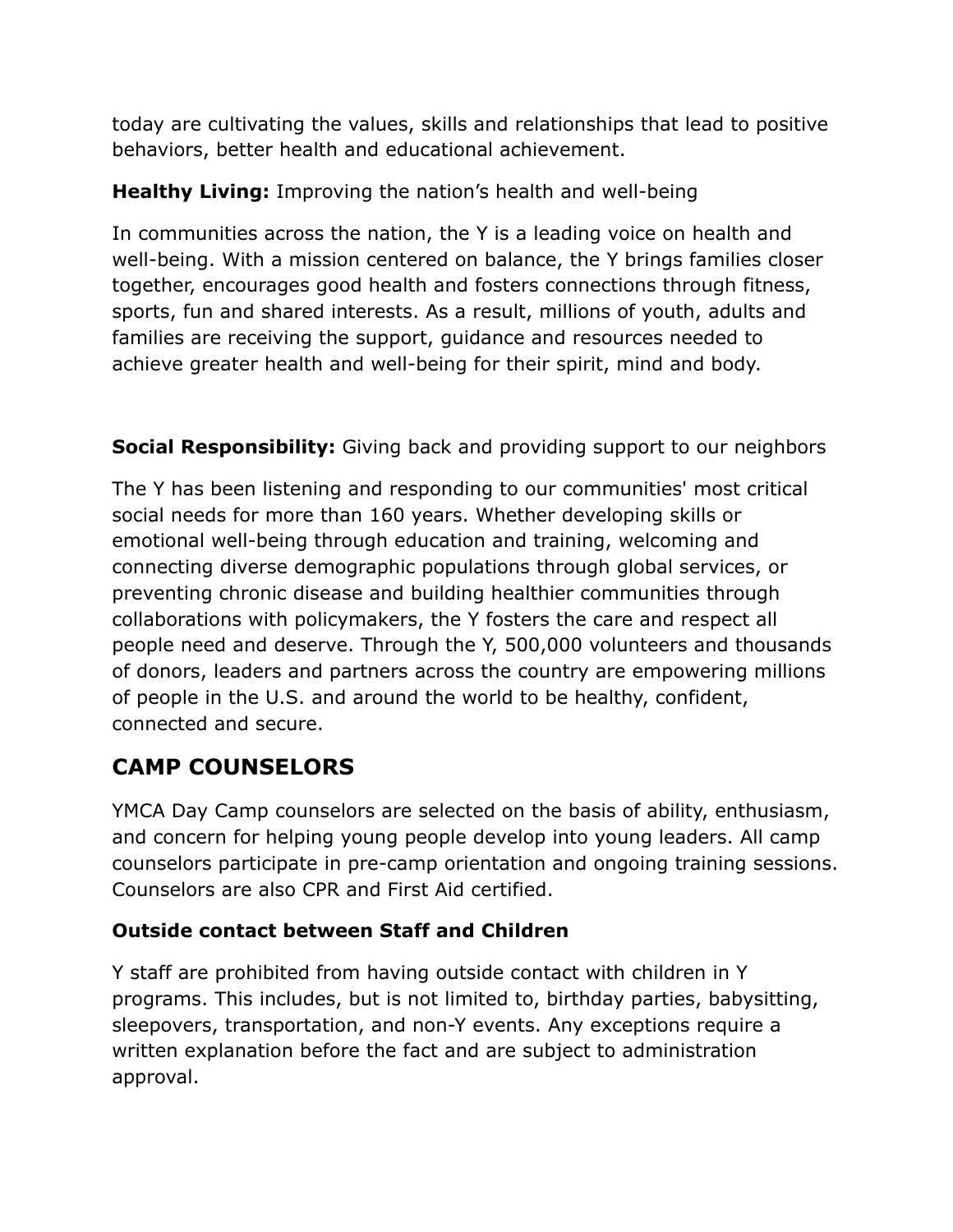# **CAMPER T-SHIRTS**

Campers must wear their Day Camp t-shirt on field trip days, so we can represent the Y as a group. This is also one of our safety components. One t-shirt is included in the camp fee.

# **CHARACTER DEVELOPMENT**

The YMCA's mission comes to life through the emphasis of four character values: **Caring, Honesty, Respect** and **Responsibility.** Challenging people to accept and demonstrate these values is the foundation for the development of important character traits that will remain with a child for his/her entire life. To accept and demonstrate positive values is more effective than just treating problems, because it deals with the roots and not just the results.

If everyone exhibited Caring, Honesty, Respect, and Responsibility, what would our community look like? The country? The world?

Character Development is what the YMCA is all about. Make this a summer for your child to grow and develop strong roots and positive values. Talk at home about what they have learned. Talk in the car about their experiences. Talk about how your family can display these values to others.

# **CHILD ABUSE PREVENTION & SAFETY**

The health and well-being of your child is essential to the YMCA. The YMCA is mandated to report any suspicion of child abuse to Social Services. YMCA staff are trained in the signs of child abuse and the appropriate procedure for responding to the suspicion of abuse, and be alert to the physical and emotional state of all children. When any sign of suspected abuse is detected, the Director will be notified immediately and a report will be made to the appropriate authorities. The YMCA will not release a child to anyone other than authorized parents/guardians or other individuals authorized by the parent/guardian. If you believe your child has been abused, you should seek immediate assistance from your county Department of Social Services. The telephone number for the child abuse and neglect hotline is 1-800-392-3738.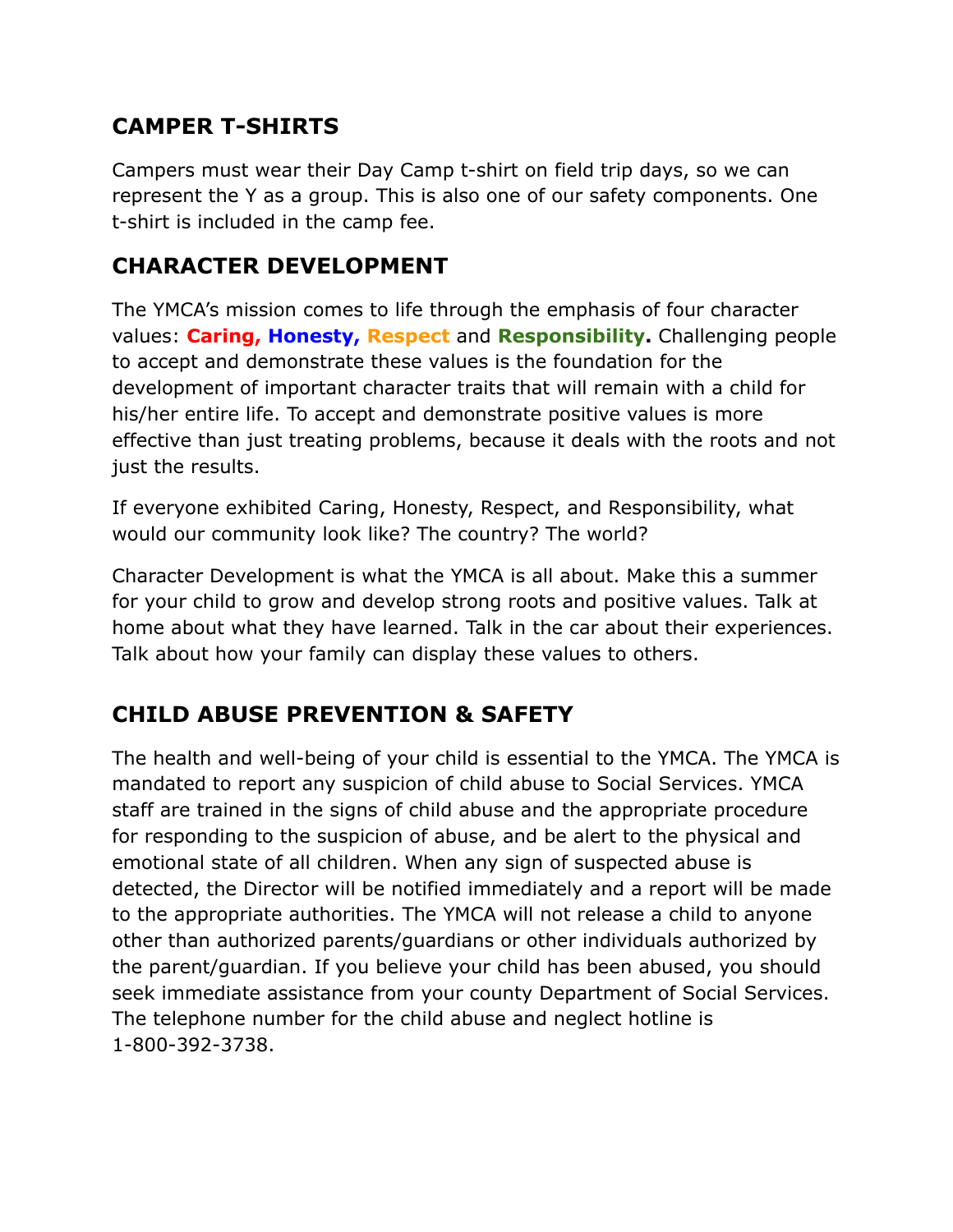# **CLOTHING AND DAILY ATTIRE**

During Day Camp, children should wear simple, non-restrictive clothing that you do not mind getting dirty, muddy, wet, etc. Please have your child wear **closed-toe athletic shoes** at all times except at the pool. This is for your child's safety and comfort, as programs are very active. Label all belongings. Please do not wear articles of clothing which are not in good taste or appropriate for Day Camp, i.e., clothing that does not appropriately cover the body. If your child wears a skirt/dress, they will be required to wear shorts underneath. Campers are also asked to wear one piece bathing suits for the pool and other water activities.The YMCA is not responsible for loss of belongings

# **CODE OF CONDUCT-Child**

It is the goal of the YMCA to provide a healthy, safe, secure environment for all camp participants. The YMCA Teaches the core values of honesty, caring, respect, and responsibility. Children who attend camp are expected to follow the Code of Conduct below and to interact appropriately in a group setting.

- We are all responsible for our actions.
- We respect each other and our environment.
- Honesty will be the basis for all relationships and interactions.
- We will care for ourselves and those around us.
- No use of profanity, offensive language or name-calling will be tolerated.
- No physical aggression, e.g. hitting, kicking, pulling, fighting, spitting, etc.
- Be enthusiastic, thoughtful, open-minded, and involved.
- Treat others as you would like to be treated.
- Listening & paying attention are mandatory for a safe and fun camp.
- Respect others using YMCA facilities, e.g. YMCA members and program participants.
- Complete respect for all equipment, facilities, and grounds is expected.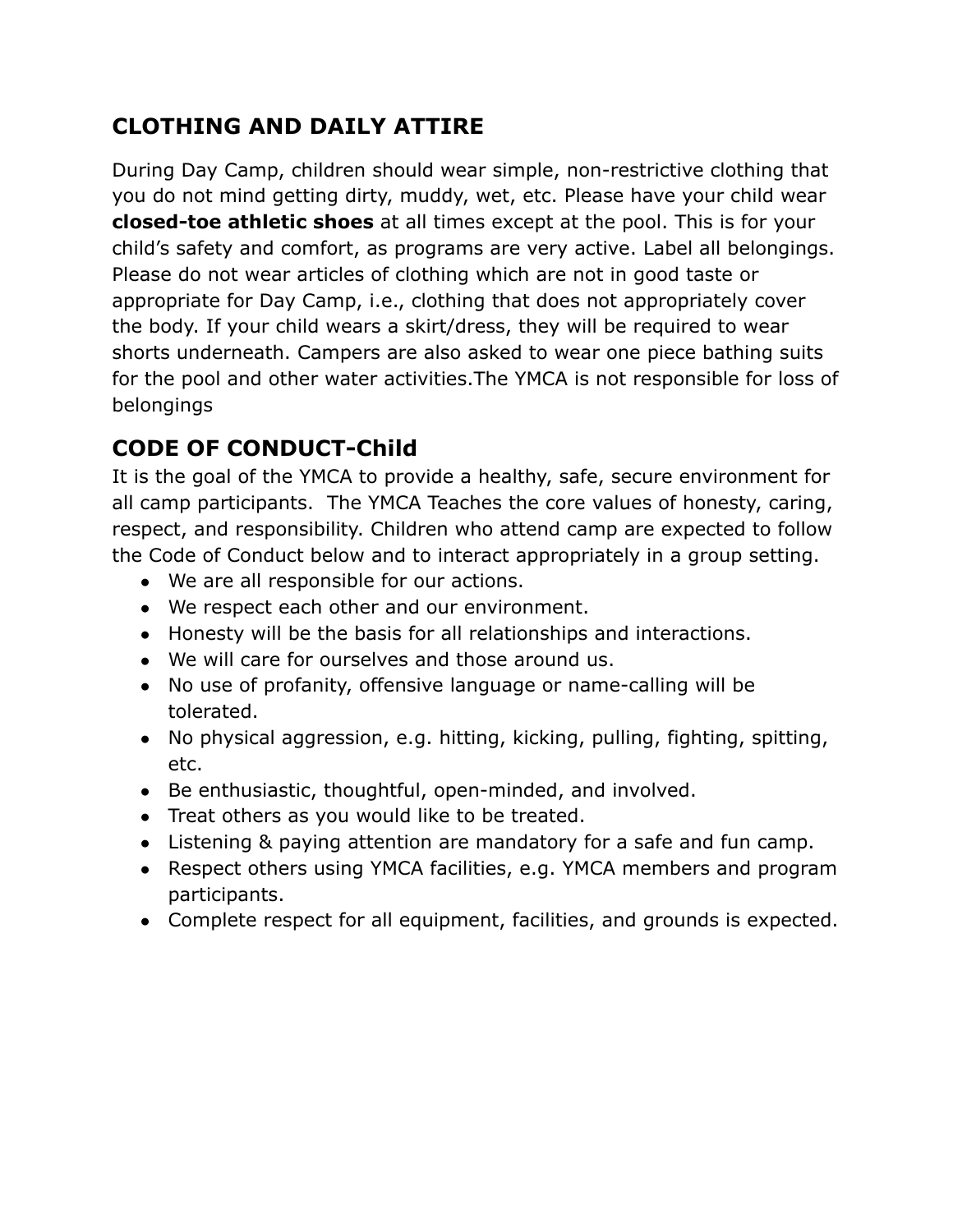# **CODE OF CONDUCT-Child cont.**

#### **Disciplinary Procedures:**

When a camp participant does not follow the Code of Conduct, we may take the following step:

- 1. Staff will redirect the child to more appropriate behavior.
- 2. The child will be reminded of the behavior guidelines and camp rules, and a discussion will take place.
- 3. The Camp Director will be notified of the problem and will meet with the child.
- 4. If the behavior persists, a parent will be notified of the problem.
- 5. If a problem persists and a child continues to disrupt the Camp program, the YMCA reserves the right to suspend or remove the child from camp, for any amount of time or for the remainder of the program. If this were to happen, the YMCA will not grant a credit or refund for any camp payments.

The following behaviors are not acceptable and may result in the immediate and indefinite suspension of the camp participants:

- Behaviors that endanger the health and safety of children and/or staff, volunteers and members.
- Stealing or damaging YMCA, off site, or personal property.
- Leaving the camp program without permission.
- Continuous disruption of the program with consistent disrespect.
- Refusing to follow the behavior quidelines and/or camp rules.
- Acting in a lewd manner.

Children who are expelled or whose illness prohibits participation must be picked up from camp within **60 minutes** of notification. **The Mexico Area Family YMCA reserves the right to modify, repeat, accelerate steps or not use the outlined processes as the situation demands.** The Mexico Area Family YMCA is not responsible for Lost, Stolen, or damaged property.

Please also see our **Discipline Procedures.**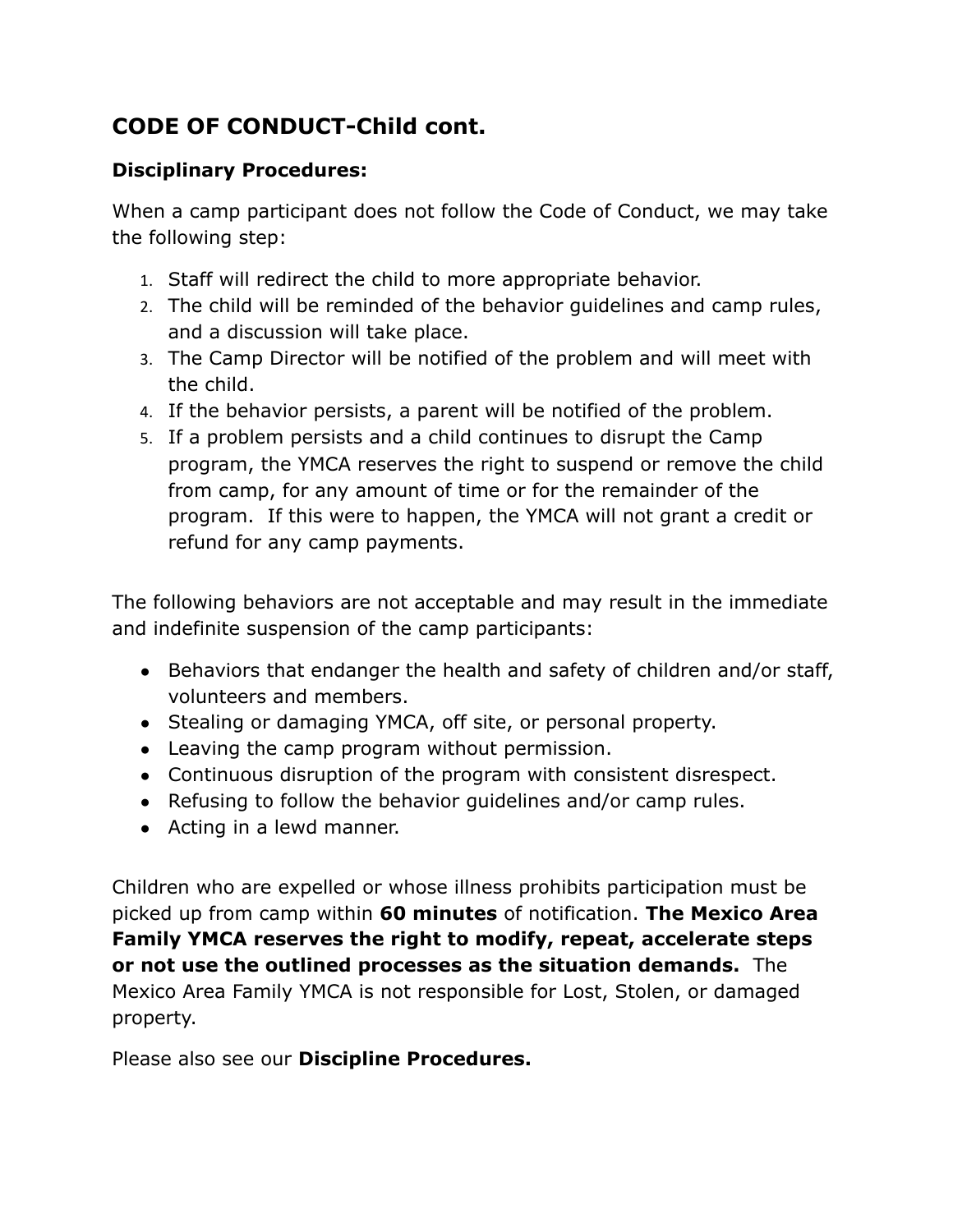# **CODE OF CONDUCT- ADULT**

The Y requires adults of enrolled children to behave in a manner consistent with courtesy, respect and Y values. The YMCA's goal is to provide the most appropriate environment in which a child can grow, learn and develop. Achieving this ideal environment is not only the responsibility of the staff, but the responsibility of each and every adult who enters the program. Adults are required to behave in a manner that fosters this ideal environment. Adults who violate the Code of Conduct may be dismissed from the program.

- Swearing/cursing: No adult is permitted to curse or use inappropriate language in a YMCA program, whether in the presence of children or not. Such language is considered offensive and will not be tolerated.
- Threatening of staff, children, or other adults: Threats of any kind will not be tolerated.
- Other children: Adults are prohibited from addressing, for the purpose of correction or discipline, a child that is not their own. Of course, no adult may physically punish another adult's child. If an adult should witness another adult's child behaving in an inappropriate manner, or is concerned about behavior reported to them by their own child, it is most appropriate for the adult to direct their concern to staff.
- Confidentiality: It is inappropriate for one adult to seek out another adult to discuss their child's behavior. All behavior concerns should be brought to the staff's attention. The staff will address the issue with the other adult. Although you may be curious about the outcome of such a discussion, staff is strictly prohibited from discussing anything about another child with you. All children enrolled in Y programs have privacy rights and are further protected by our Confidentiality Policy.
- Violations of our safety policy: Adults are required to follow all safety policies at all times. These procedures are designed not as mere inconveniences, but to protect the welfare and best interest of the children and staff.

#### **Participants can be removed from the program based upon inappropriate behavior of a parent or guardian.**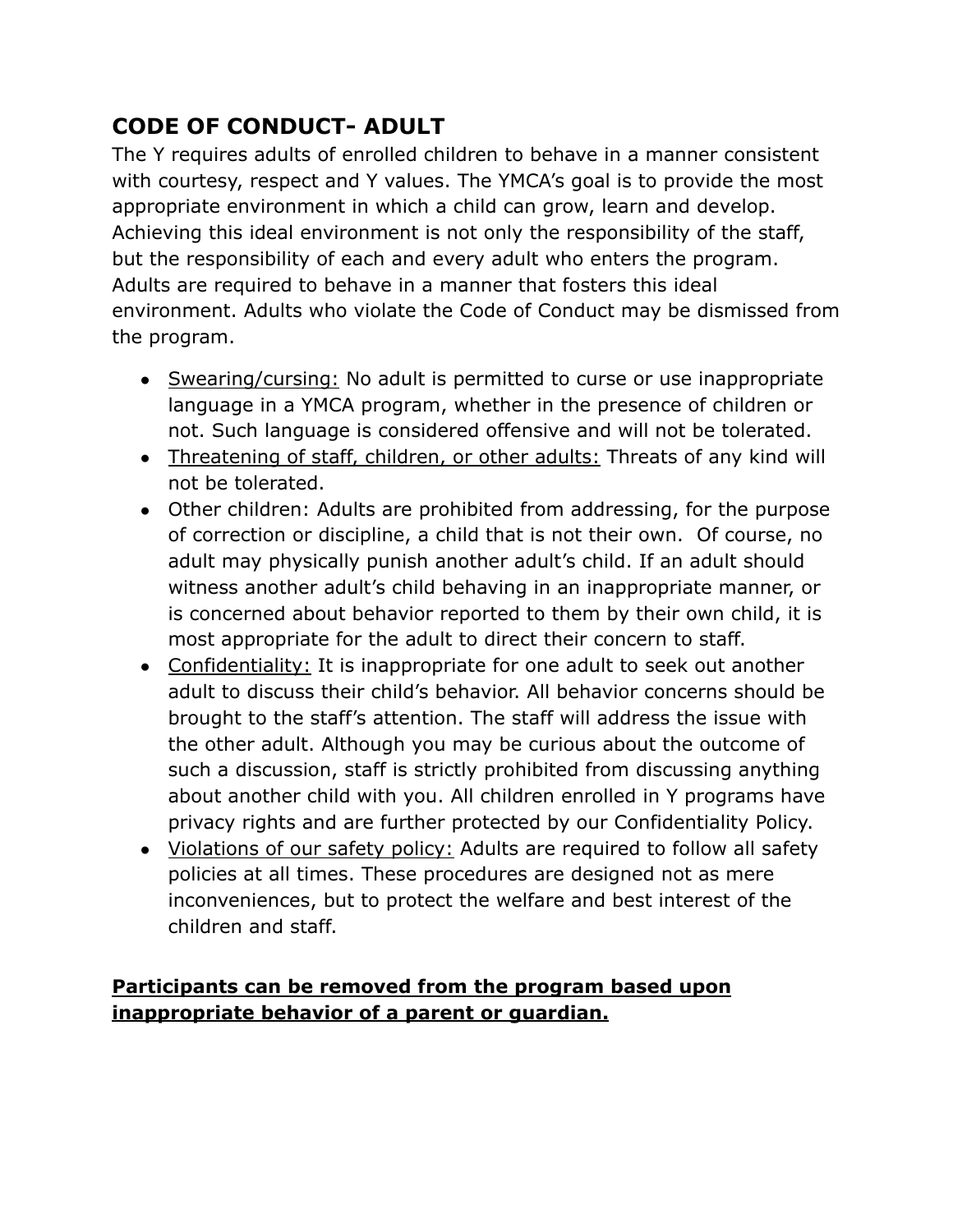# **COMMUNICATION**

Communication is an important component to providing quality care for your child. We will contact you through letters/memo's or phone calls or text to the number provided on the registration form.

# **DAY CAMP PHILOSOPHY**

The Y seeks to provide each child with enriching, creative, recreational activities that enhance self-esteem and lifelong learning.

#### **Our Goals:**

- 1. Helping youth form positive values for life
- 2. Strengthen families
- 3. Improving physical and mental fitness
- 4. Developing and implementing programs, which strengthen and preserve the family and its values
- 5. Providing affordable and accessible programs for economically disadvantaged persons
- 6. Incorporating Christian principles into programs and activities

#### **Mission Statement:**

To put Christian principles into practice through programs that build healthy spirit, mind and body for all.

# **DISCIPLINE/REDIRECTION PROCEDURES**

The YMCA's philosophy of a discipline/redirection program is a continuous, daily process of love and logic during which:

- Children will be encouraged at all times, and given feasible choices to adjust their behavior
- Responsible behavior will be recognized
- Self-esteem will be built through positive interaction and age appropriate consequences.

The YMCA does not permit corporal or physical punishment of a child.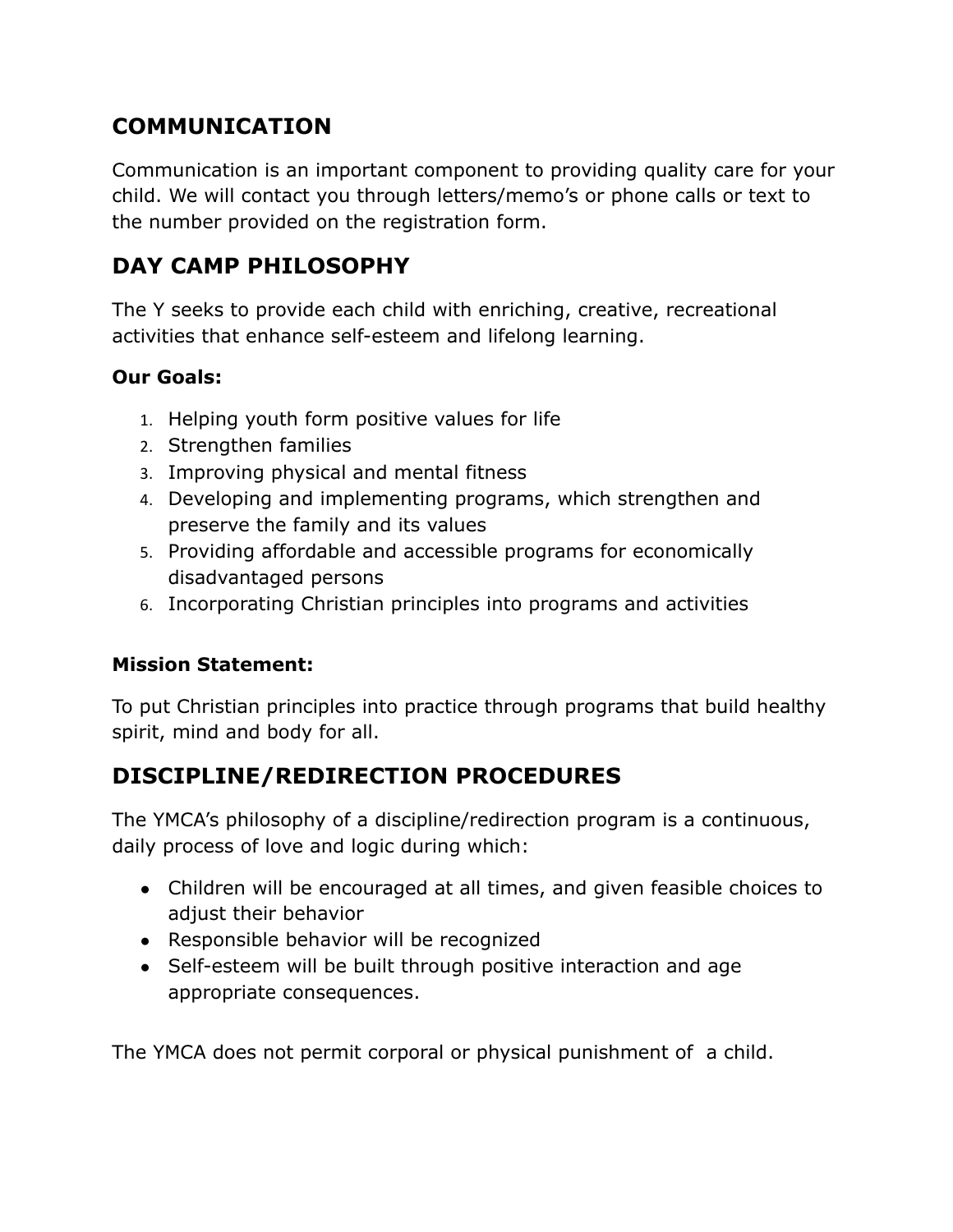#### **Difficult Child:**

- Occasionally it becomes necessary to inform parents of disruptive behavior that is above and beyond the typically expected range. In events such as this, a behavior report (Parent Communication) is written and submitted to the Day Camp Director. A copy is given to the parent along with some discussion from the staff regarding the child's behavior.
- In cases where the child receives two behavior reports, a conference will be scheduled to discuss the child's continued participation in the program.
- In some cases, it becomes necessary to dismiss a child from the Day Camp Program. If this occurs, parents will be asked to find alternative care immediately. No child will be dismissed without the benefit of a conference between parent and staff first.

The YMCA reserves the right to bypass the steps listed above and/or terminate a child's enrollment immediately if the child's behavior poses a threat to the safety of herself/himself or others. If a child is suspended or removed from the program, no refund will be given.

#### **Examples of such behavior include, but are not limited to:**

- · Excessive disruptive behavior
- · Bullying
- Refusing to follow the basic rules of the program
- · Refusal to participate
- Using foul language or being rude and discourteous to the YMCA staff
- Defacing YMCA property or field trip facilities
- · Leaving YMCA program premises without permission, or going into unauthorized areas
- · Engaging in physical or verbal violence
- Stealing or defacing another child's property
- · Intentionally injuring another child
- · Refusing to remain with the group
- · Refusing to follow check in and check out procedures
- · Bringing of using illegal substances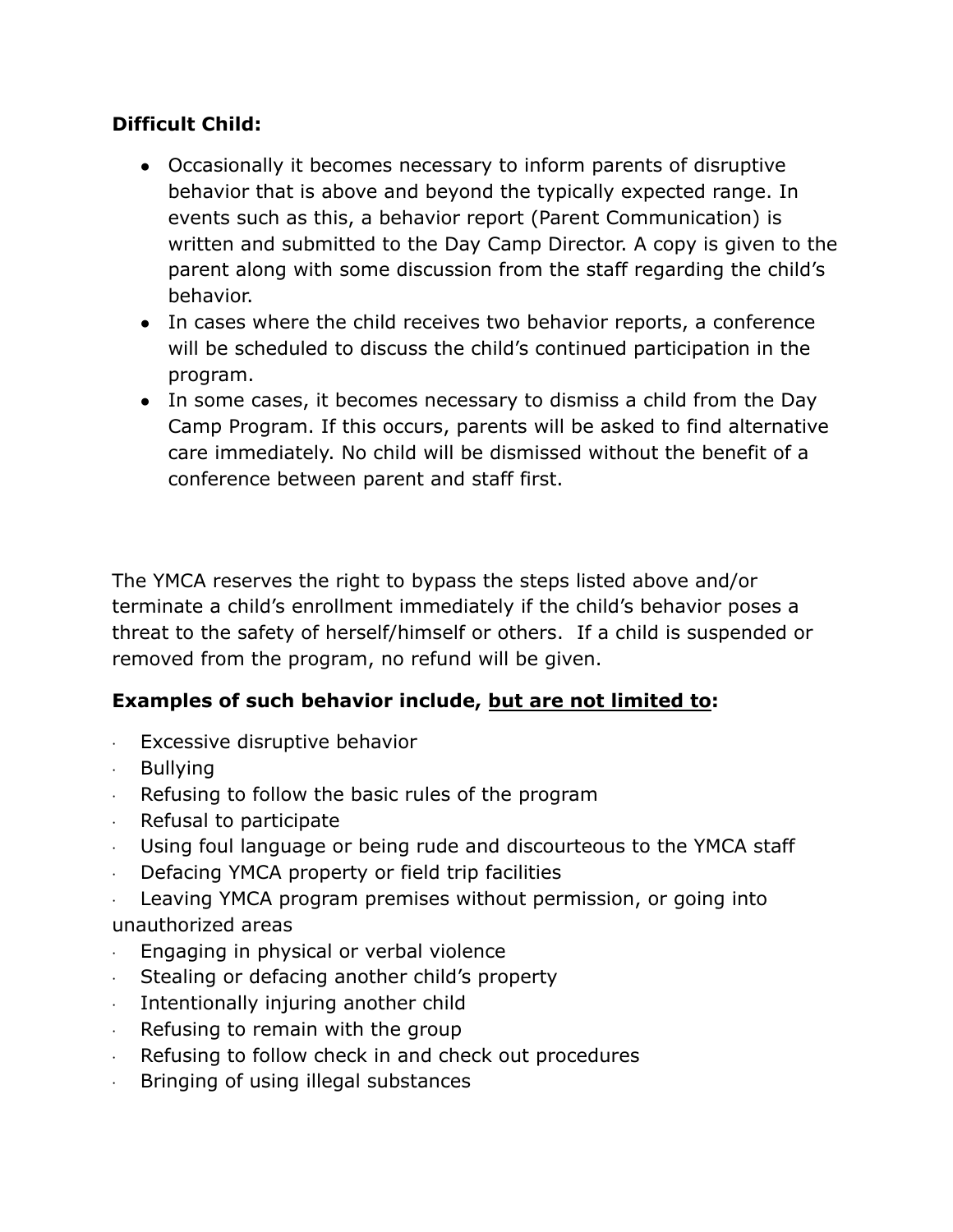#### **Bully Procedure:**

Bullying is when one or more people repeatedly exclude, physically harm, or verbally abuse another person with the intent to hurt another. Bullying happens when a person or group of people want to have power over another and use their power to get their way, at the expense of someone else.

Parents, please note, bullying can also happen through cyberspace through the use of emails, text messaging, instant messaging, and other less direct methods. This type of bullying can be especially hurtful when people are targeted with meanness and exclusion.

At Mexico Area Family YMCA programs, bullying is inexcusable, and we have firm procedures against all types of bullying. Our philosophy is based on our goal, which is to ensure that every child has the opportunity to feel a sense of belonging, make achievements, and create positive friendships with children and meaningful relationships with staff. We work together as a team to ensure that children gain self confidence, make new friends, and go home with great memories.

If a child or family member demonstrates bullying behavior, the child may not be allowed in the program. Unfortunately, people who are bullied may not have the same potential to get the most out of the Y experience. Our staff addresses all incidents of bullying seriously and trains staff to promote communication with their staff and the child so both staff and children will be comfortable alerting us to any problems during their program experience. Every person has the right to expect to have the best possible experience, and by working together as a team to identify and manage bullying, we can help ensure that all children and staff have a great time at YMCA programs.

There is no fee refund for any child sent home for disciplinary reasons. Any questions or concerns about your child's behavior should be directed to the camp director.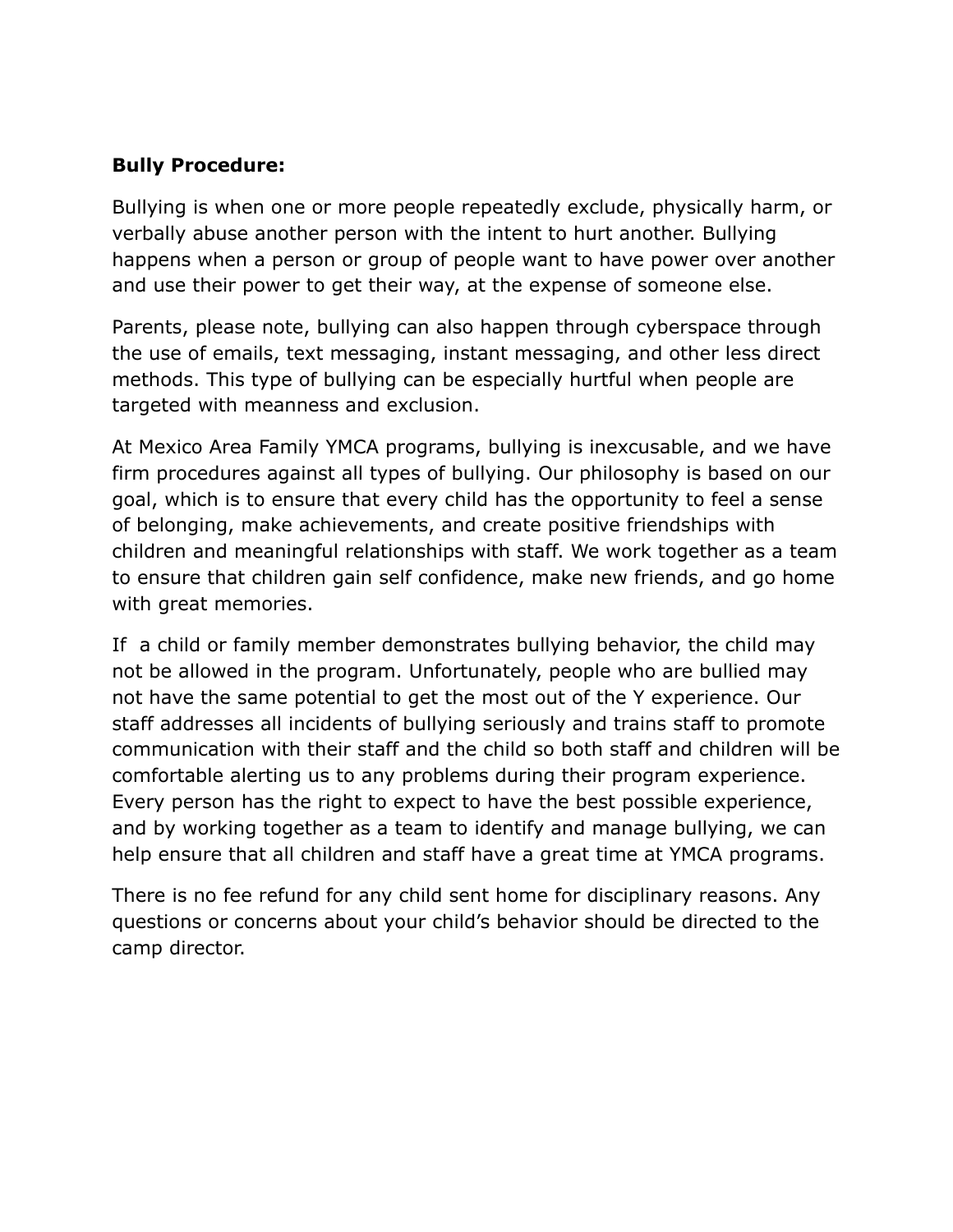#### **FEES**

|             |       | Member Non-Memberl |
|-------------|-------|--------------------|
| 1 Child     | \$100 | \$125              |
| l2 Children | \$190 | \$240              |
| 3 Children  | \$290 | \$360              |
| 4 Children  | \$385 |                    |

*Full weekly fees are due for each week enrolled.*

\*\*Weekly fees must be paid by automatic draft coming from a credit card, debit card or EFT. Fees will be withdrawn on the Monday of the current week.

#### **HOLIDAYS/Non Camp Days**

Day Camp will not be in session on the following days:

**● July 4th**

#### **ILLNESS**

All staff are trained in First Aid and CPR. Throughout the summer, Day Camp counselors and other staff watch for signs of fatigue, dehydration, improper eating, etc., that may indicate illness. If a counselor or camper expresses a health concern, they are escorted to the Camp director. The Camp Director will contact parents or emergency services when necessary. Parents will be notified immediately if a child has a fever in excess of 100 degrees, has been vomiting, or has evidence of lice. The parent will be asked to pick up the child immediately in any of these instances. Should a child have a communicable disease (i.e. chicken pox, strep throat, etc.), they will be isolated from other campers until the parents pick up the child. In the case of a camper having a communicable disease, parents of all Day Campers will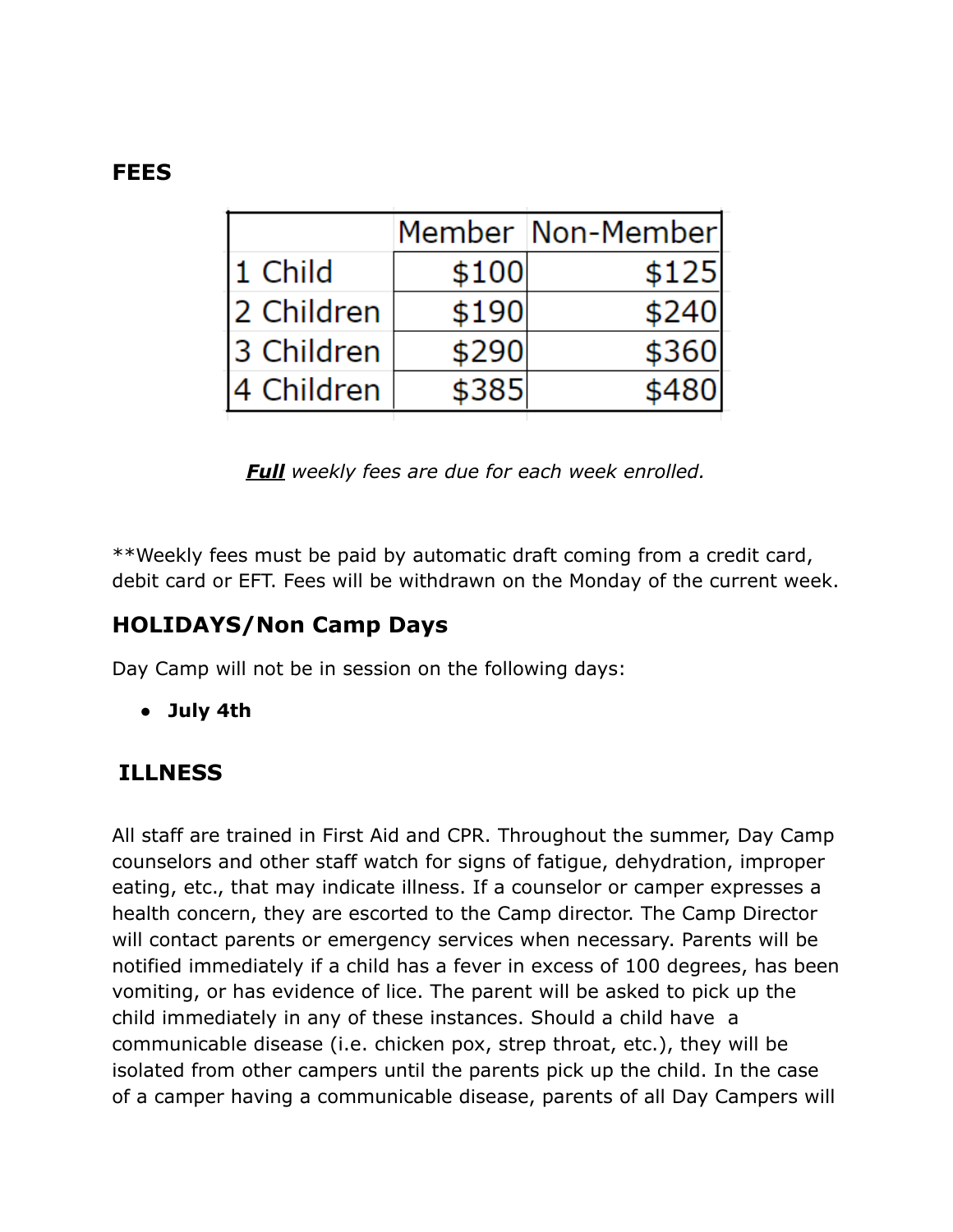be notified. Please notify us if a communicable disease occurs during day camp. In the event of injury that requires medical attention, the parent will be notified immediately. Arrangements will be made to meet the parents at the hospital, or for the parent to pick up the child, depending upon the severity of the injury. Please be assured that we will always contact parents when there is a concern about a person's health and/or when a situation is not progressing as expected.

If your child shows signs of illness, please keep them home that day and let them return to Day Camp when they no longer exhibit signs of illness and **are fever and symptom free for 48 hours** and have a note from a doctor. Please call the Camp Director to institute a plan to safeguard the health of all other campers and staff.

#### **Chronic or severe health conditions:**

To establish a safe environment for your child and our staff members, the following procedures must be followed for your child's medical care and treatment should your child require the use of nebulizers, inhalers, epipens, diabetes testing, acid reflux or other chronic or severe conditions.

- An Identification of Authorization for Treatment for Participants with Chronic or Severe Health Conditions form is to be filled out completely by your **physician and/or specialist.**
- A Release and Waiver of Liability for Administering Treatment to Children with Chronic or Severe Health Conditions form completed in full and signed.
- A Health and Medical Authorization form completed in full.
- Children will be accepted for care after all above items and enrollment processes have been completed.
- **● The YMCA is a recreational/educational not therapeutic program. Failure to disclose all necessary information will void enrollment and be considered falsification of records.**

#### **Contagious/infectious disease guidelines:**

If a child is sent home from camp with a communicable/infectious disease, the Y may require a child to be examined by a physician if the Y believes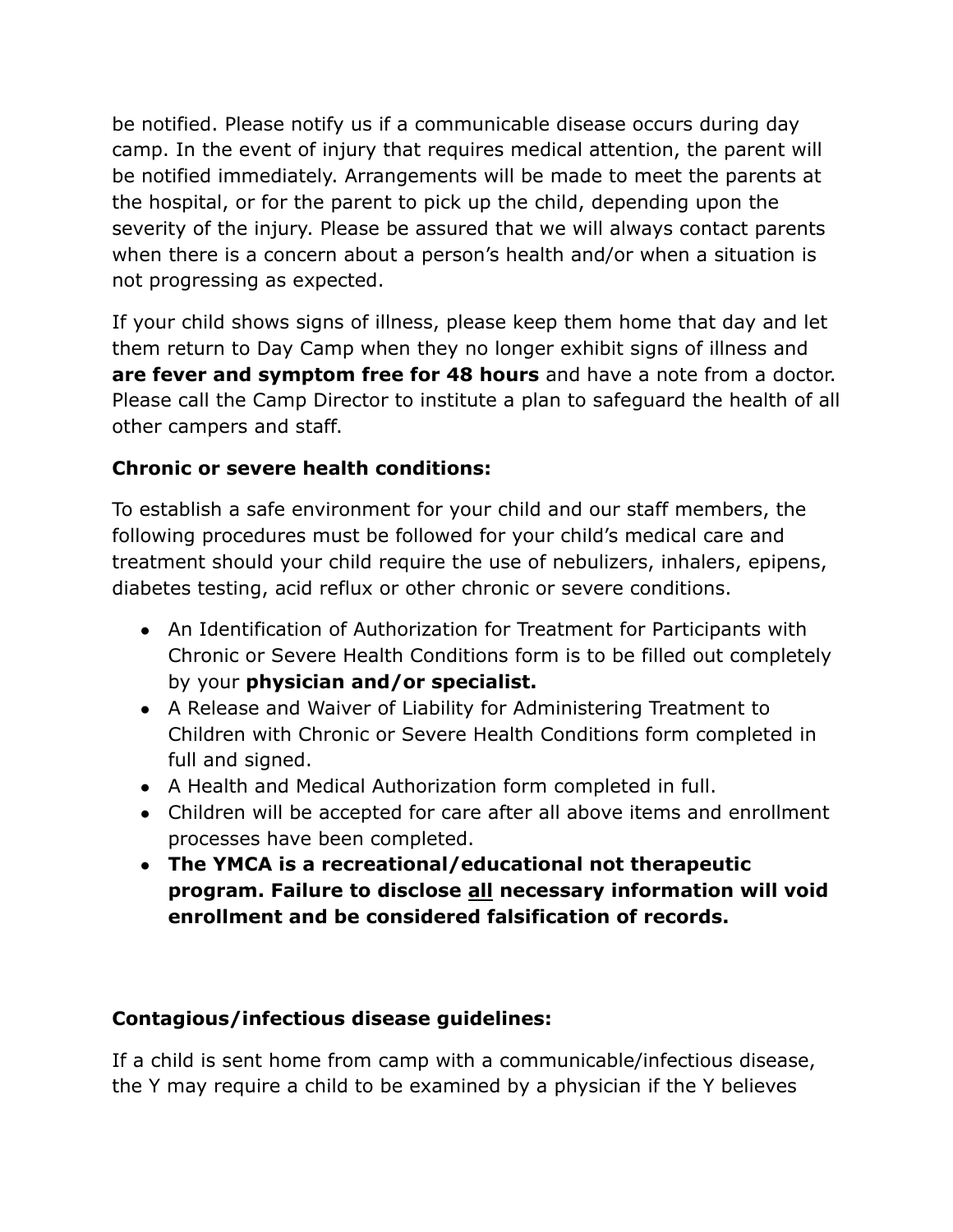that the child can infect others. **The child will be excluded from camp until a physician provides written authorization determining the child cannot infect others, or until the recommended exclusion period has passed** (physicians written recommendation may not supersede YMCA policies or director discretion). Please notify the staff if our child has a communicable/infectious disease.

The following diseases are communicable and/or infectious:

- Chicken Pox- If a child has skin eruptions that are not yet scabbed over and is with or without a fever.
- Conjunctivitis (Pink Eye)- If the eye is red or swollen and has drainage or is oozing. This is highly contagious and must be medically treated for at least 24 hours before returning.
- COVID-19 (Corona Virus) If your child has a fever, cough, or shows other signs of this virus, they will not be allowed to be in the program. We will require a note from a doctor stating that the child is virus free and able to attend our program.
- Fifths Disease- Child will exhibit a slapped red rash on cheeks. Child is contagious before exhibiting symptoms.
- Giardiasis- This is characterized by diarrhea, loose watery stools, stomach cramps and upset stomach. There is generally a 1 to 2 week incubation period before symptoms appear. Symptoms can last anywhere from 2-6 weeks. A doctor's statement is required to return to camp.
- Hand Foot and Mouth Disease- A mild fever and sore throat; 1 to 2 days later blisters or ulcers appear inside the mouth and on tonsils, gums, tongue and cheeks.Blisters or red spots appear on hands or soles of the feet. Children usually get sick 3-6 days after exposure.
- Head Lice- If **lice or nits** are found in a child's hair the child may return after they have been treated and they are clear.
- Impetigo- If infected sores or lesions are oozing and/or crusting it is contagious and must be medically treated for 24 hours before a child can return to camp.
- Measles- If a child has a rash accompanied by flu symptoms.
- Mumps- Symptoms include fever, headache, muscle aches, tiredness, loss of appetite and/or swollen salivary glands under ears or jaw. A doctor's statement is required to return to camp.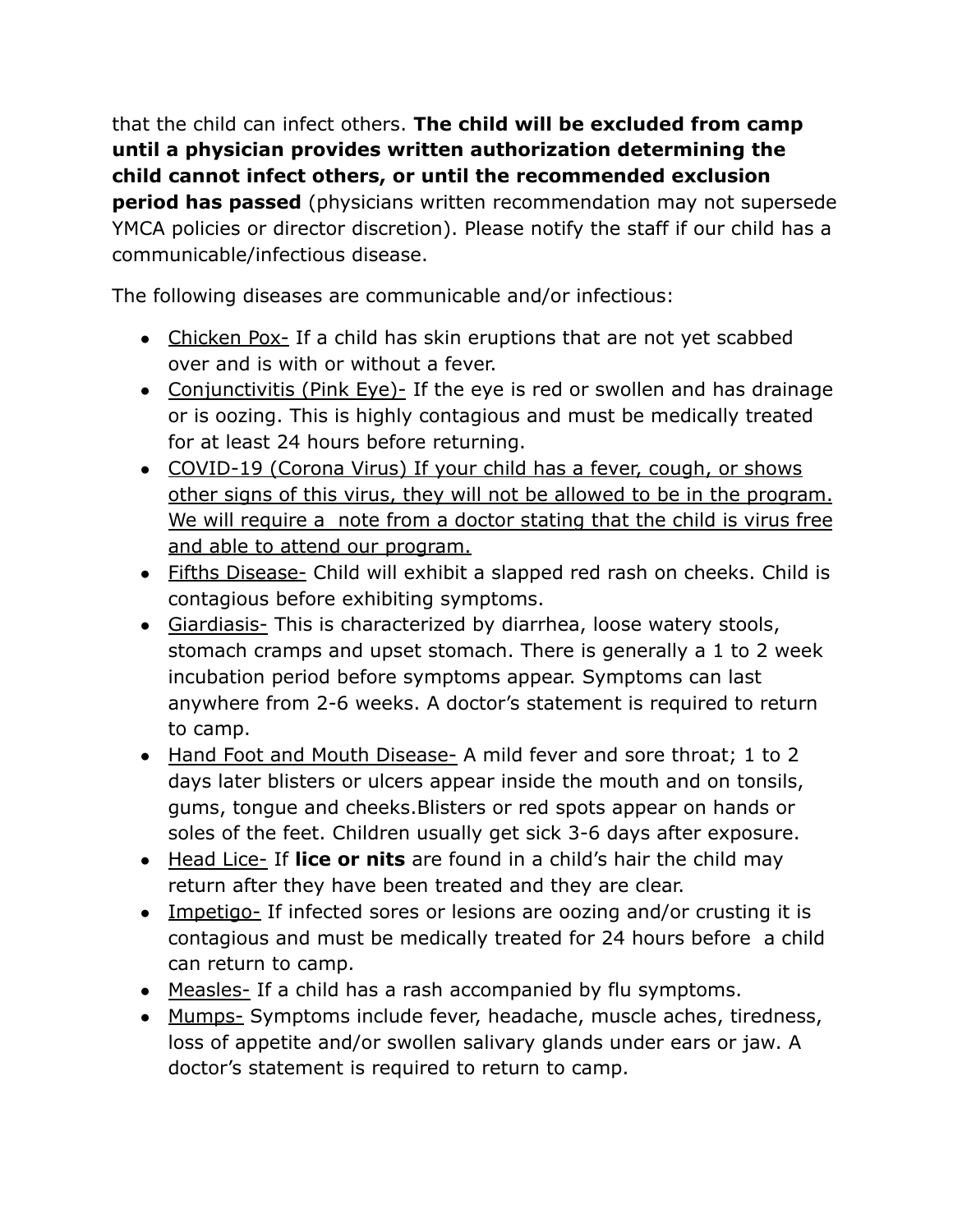- Novel Influenza A (H1N1)- The symptoms are similar to the regular human flu and include fever, cough, sore throat, body aches, headache, chills and fatigue. The child must be fever free without fever reducing medications for at least 24 hours before returning to camp.
- Pertussis (Whooping Cough) Cold like symptoms and mild cough possible, followed by fever with a severe cough that creates a "whooping" sound after 1-2 weeks. Doctor's statement is required to return to camp.
- Pinworm or Ringworm- If a child is itching in the rectal area, especially at night (pinworm). If a child has a raised itchy spot resembling a hoop (ringworm).
- Rash- If the cause of the rash is unknown.
- Rosella- Child has a high fever for 48 hours followed by small red spots.
- Scabies- If a child has red, itchy areas on finger webbing, on the wrist, or under the armpit and says it also itches at night.
- Shigellosis- The child develops diarrhea, fever, and stomach cramps. Diarrhea is often bloody. Shigellosis usually resolves in 5 to 7 days. Some persons who are infected may have no symptoms at all, but may still pass the Shigella bacteria to others. A lab test confirming the child is non-contagious will be required to return to camp.
- Strep or Possible Strep- Maybe no more than a sore throat or fever, swollen tonsils and neck glands, lack of appetite or tiredness.
- Thrush/Candida- If the child has creamy white spots on the inside of the mouth (gums, cheeks, tongue).

A parent/guardian will be notified when a child displays any of the above symptoms. If the parent/guardian cannot be reached, the next contact designated by the parent/guardian on the enrollment form will be contacted. The ill Child will be isolated from the other children until pickup. **The child must be picked up within 60 minutes of the call.** The late pickup policy will apply at the end of the one hour grace period. Failure to have your child picked up per guidelines will result in immediate dismissal from the program.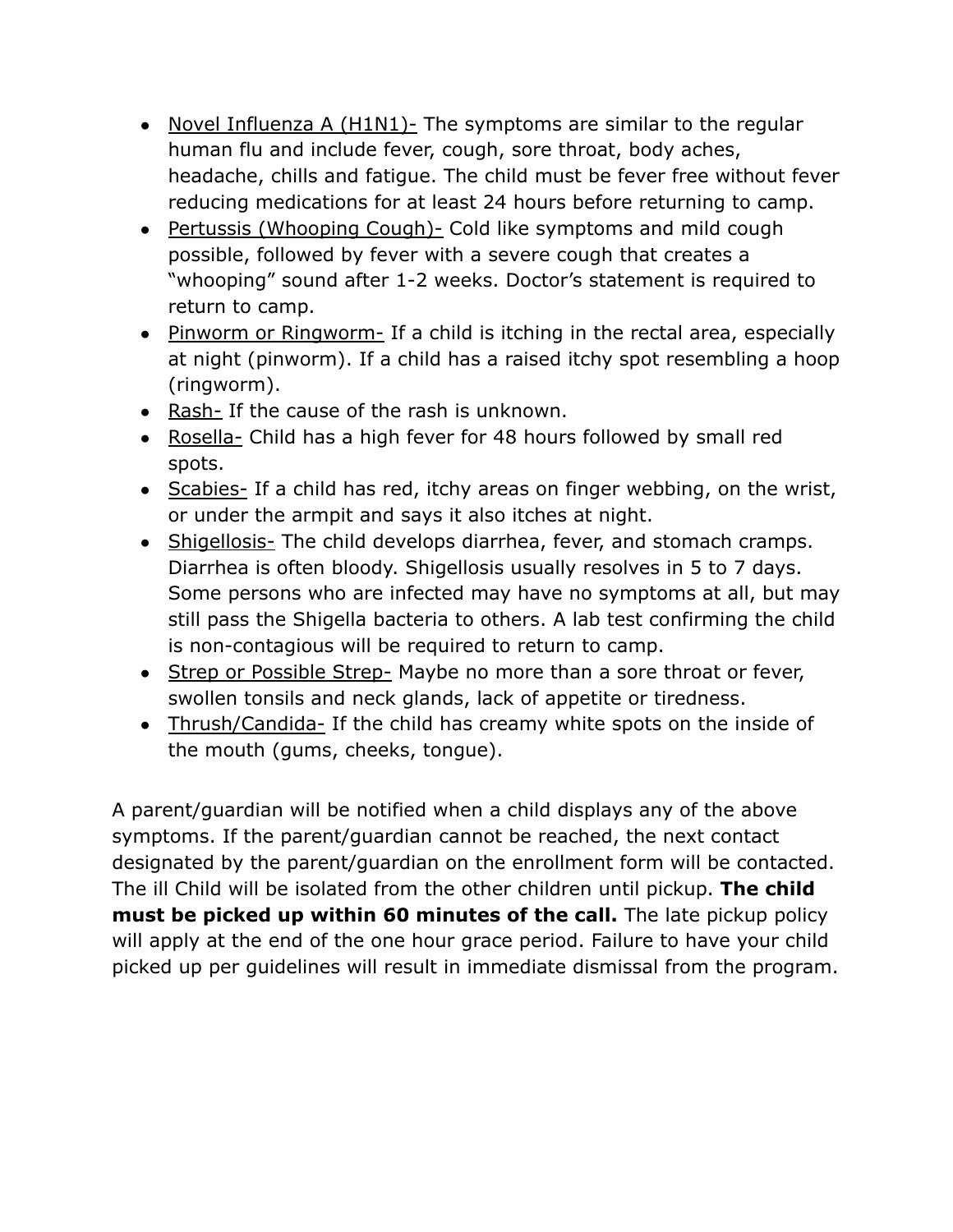# **IMMUNIZATIONS**

As a condition of enrollment, parents must keep current on child immunizations. Failure to do so will be grounds for termination from the program. We will need to keep a copy in their file.

#### **INJURY**

All Y Day Camp staff are trained in emergency first aid. If your child sustains an injury more severe than our skill allow, staff will take whatever steps are necessary to obtain emergency medical care including, but not limited to, the following:

- Attempt to contact a parent, using all numbers for persons provided on the enrollment form.
- If an injury warrants, we will call an ambulance or paramedic and have the child taken to the closest emergency facility in the company of a staff member.

# **LATE PAYMENTS**

If your payment is not received within 3 business days of the initial payment per billing cycle, your children's participation in camp program or any other Y program(s) or services within the Association will be terminated and late fees assessed until your account is current or arrangements have been made with the Y Program Director.

#### **LATE PICK-UP** *Late pick-up fees per child:*

| 5:31 p.m.-5:45 p.m.   \$15.00/child  |  |
|--------------------------------------|--|
| 5:46 p.m.- 6:00 p.m.   \$30.00/child |  |
| 6:01 p.m.-6:15 p.m.   \$45.00/child  |  |
| 6:16 p.m.- 6:30 p.m.   \$60.00/child |  |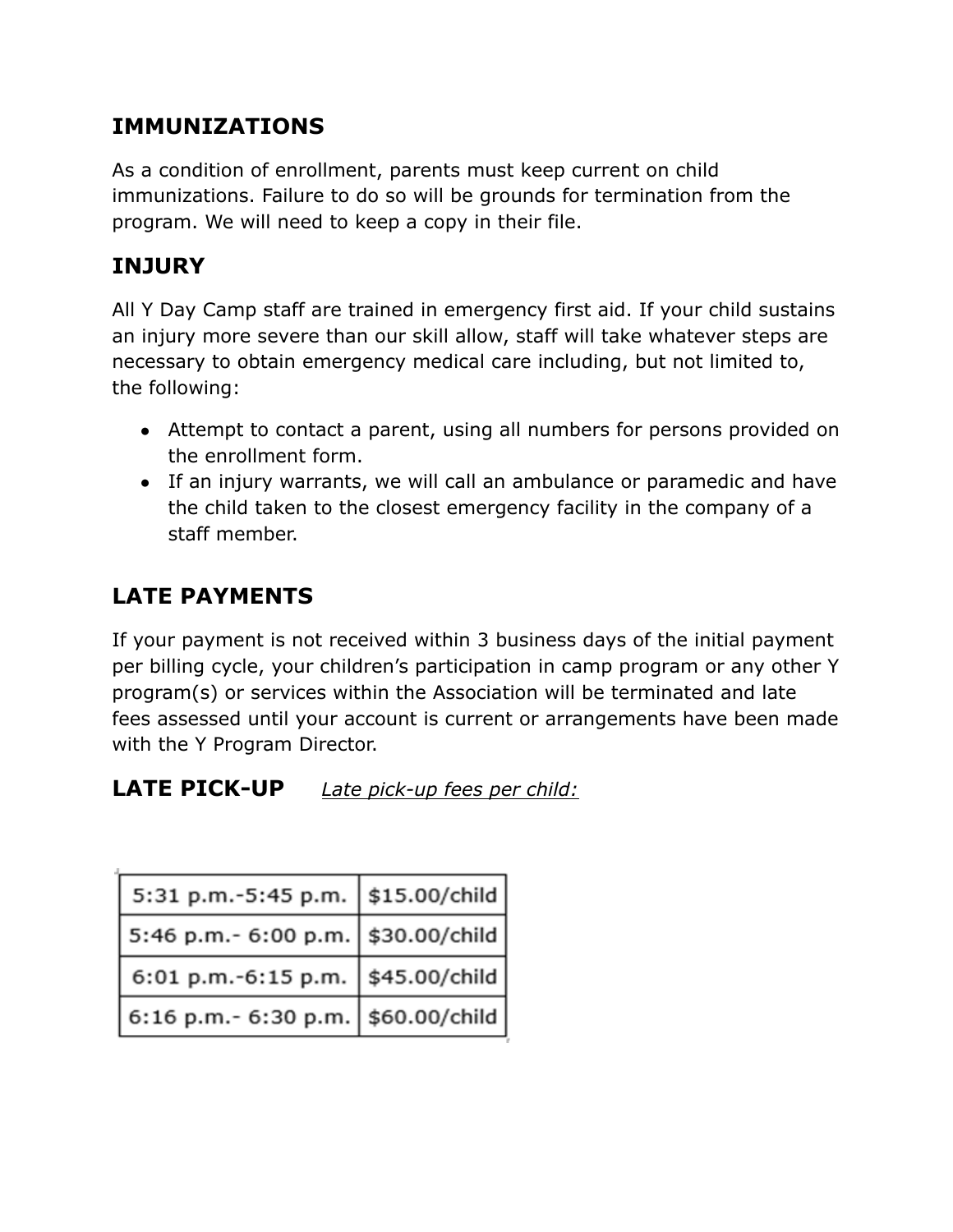# **LOST AND FOUND**

Regardless of how careful we are, it is inevitable that some items will be misplaced throughout the summer. Properly labeled or marked items are always easier to get back to their owners, so be sure to put your Day Camper's name on everything you possibly can. Unclaimed items will be kept by the Y for one week and then donated to local charities. The YMCA is not responsible for the loss of articles; campers are encouraged to not bring valuables to Day Camp.

# **Lunch/SNACK**

All students enrolled in Day Camp will be provided lunch and an afternoon snack. **Be sure to have your child eat a hearty healthy breakfast before arriving each day**. Lunch is mandatory, however, you may also pack your child's lunch if you choose to. **Please do not send soda or any soda type drink with your child for lunch.**

# **MEDICATION**

You will need to bring over-the-counter medications such as acetaminophen and ibuprofen; the Y does not keep these in supply. However, only staff may administer them, and the medication must be given to staff **by a parent** at check in. Do not send medication with your child.

Any medications including vitamins, inhalers, and non-prescription medications must be checked in with the Camp Director.

If you are sending any medications at all with your Day Camper, you must complete the **Medication Authorization** form and bring it with you at check in with the child's name, name of medication, dosage, and time to dispense (breakfast, lunch, or as needed). Containers will be sent home daily.

#### **Allergies:**

Help us keep your child safe by noting ALL known allergies or any special dietary needs based on a medical condition must be in writing on your child's registration forms. Please talk with staff if your child has special or more serious circumstances (example: cannot be near peanut butter or latex).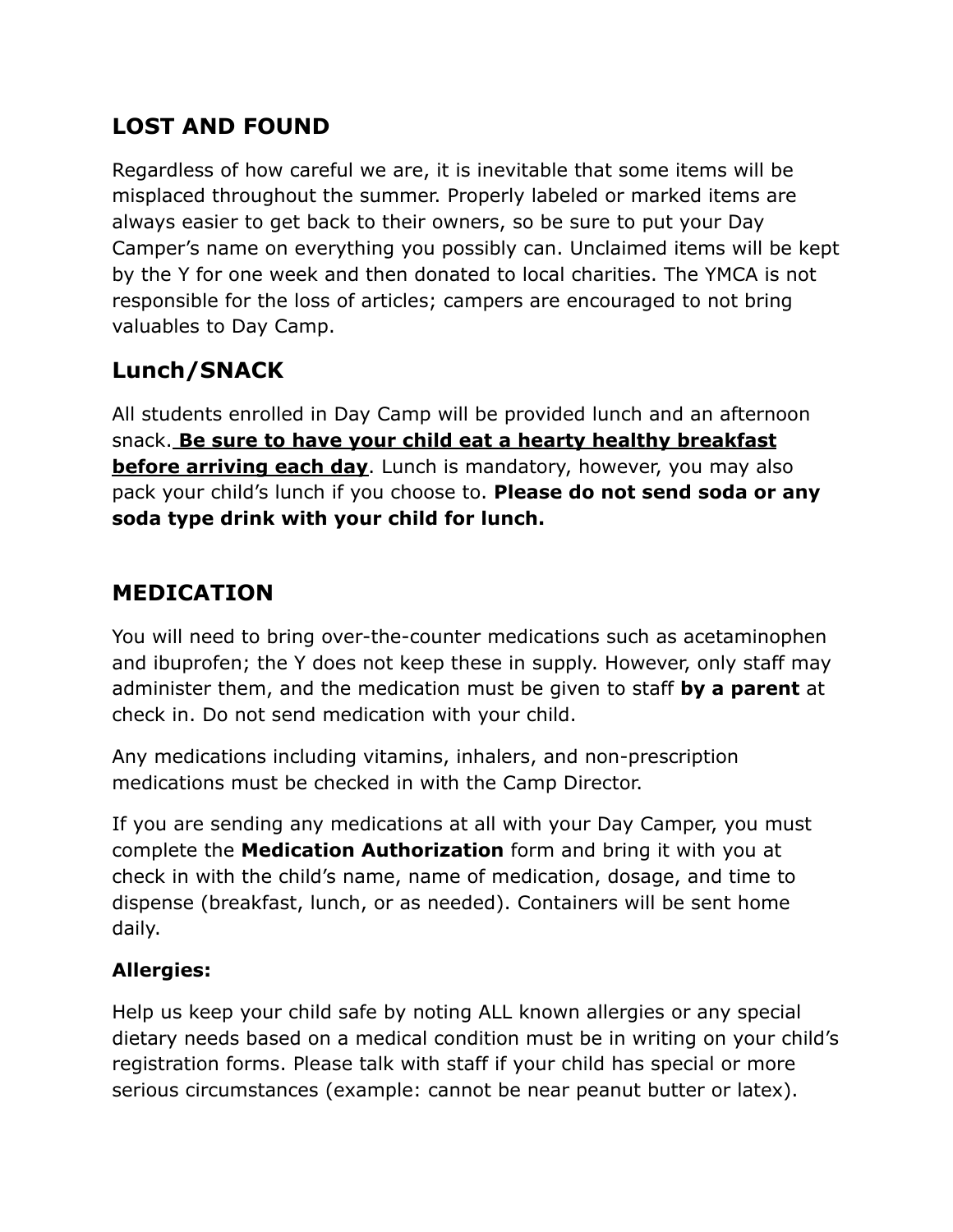A **Medication Authorization** form must be filled out and signed for all medications given during Camp. This form is in the enrollment packet.

# **OVER THE COUNTER SKIN PRODUCTS**

Y staff are only permitted to apply sunscreen and insect repellent to children in spray form. Cream products will need to be self-applied by children. Parents are responsible for sending all sunscreen and insect repellent to use. Sunscreen will be applied every hour to protect your child from sunburns. According to the ADD, "Sunscreen use can help prevent skin cancer by protecting you from the sun's ultraviolet rays. Anyone can get skin cancer regardless of age, gender or race. In fact it is estimated that one in 5 Americans will develop skin cancer in a lifetime." **Please make sure your sunscreen is less than 1 year old, as expired sunscreen may magnify the sun rays and can result in a severe burn.**

# **PARTICIPATION**

Day Campers are encouraged to participate in all activities. If they cannot participate, we ask that your child not attend, while unable to participate Due to COVID-19 restrictions and requirements, there will only be one staff per group.. Campers who refuse to participate in group activities make it difficult for other campers in the group to have an enjoyable time. If a child continually refuses to participate in activities, staff will discuss with the parents whether this is the right program for them. When applicable, any child not swimming will sit with staff on the pool deck for the swim time.

# **PAYMENT**

The registration fee for day camp is \$25 to be paid at the time you register your child. This fee includes a day camp t-shirt and supplies that will be used throughout the summer. Full weekly fees are due for each week enrolled. \*\*\*We will have limited spaces available. Please know that once you are registered you will be responsible for payment of camp fees from Week 1 until Day Camp is over, **whether your child is in attendance or not.**

# **PERSONAL PROPERTY**

Please do not have your camper bring toys from home, or items of value such as phones, any electronic handheld games, iPods, trading cards, animals or sports equipment. The YMCA is not responsible for any lost, stolen or broken items, so please leave these items at home.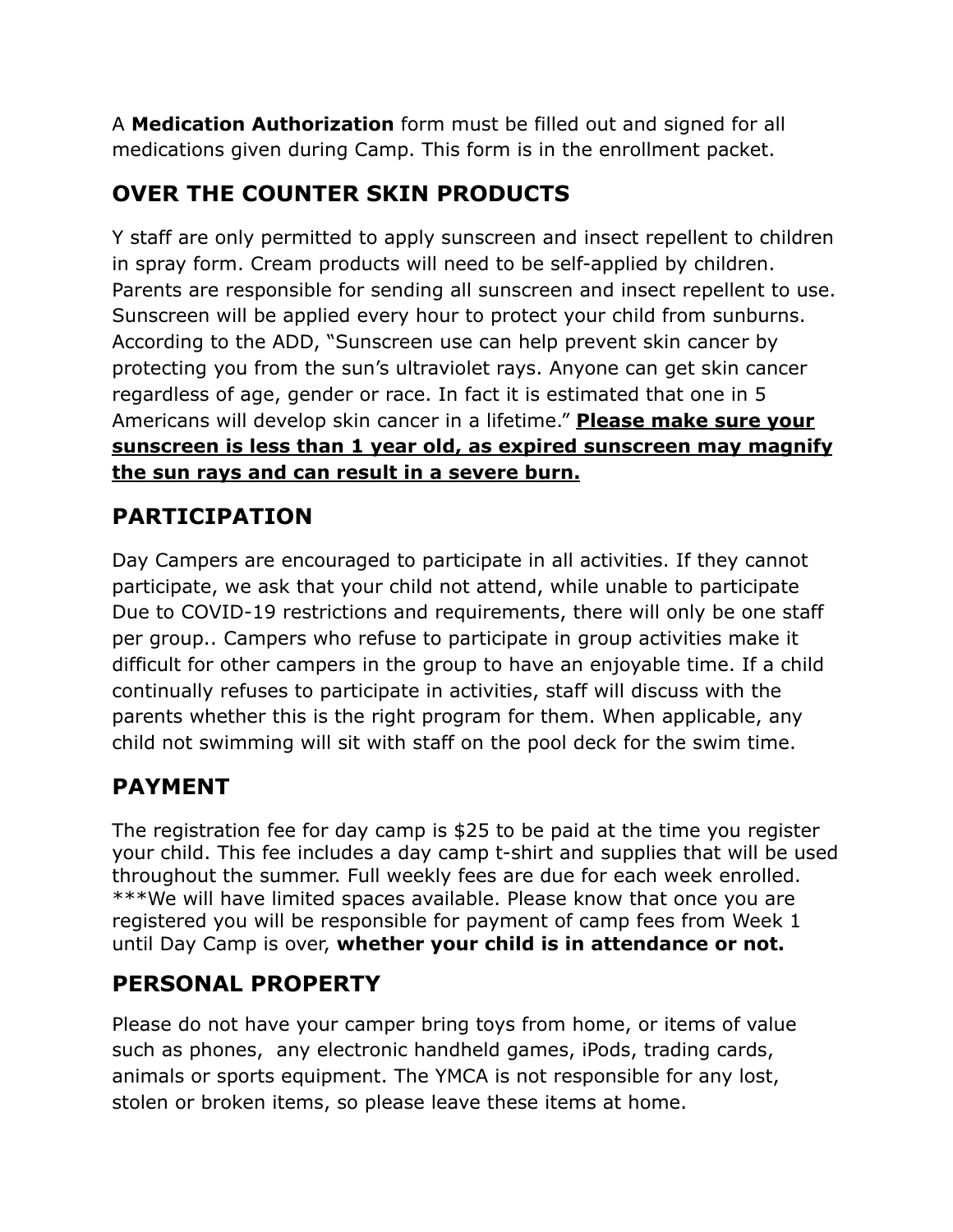# **PHOTO/NEWS/TESTIMONIAL RELEASE**

It is understood and agreed that Mexico Area Family YMCA reserves the right to take and utilize pictures, likenesses, videos and testimonials of participants for promotional purposes including, but not limited to reports, publications, brochures, e-mails, our website and other social media. Families may opt out by providing in writing their desire to exclude a child from the above.

# **RELEASE OF CHILDREN**

Parents are required to sign their children in upon arrival to Day Camp, and sign them out before leaving, for their safety. For their safety, children are **not** allowed to sign themselves in or out of Day Camp.

Authorization to pick up your child is included in the enrollment forms. The list of persons authorized to pick up your child must be current and accurate. Changes must be made in writing and submitted to the Group Leader. Photo identification is required for any person picking up a child. Persons MUST come into the Y facility in order for a child to be accepted or released. No child in our care will be released to persons not authorized to do so by the enrolling parent. In case of emergency, please contact the Y staff as soon as possible.

If a person picking up a child displays the signs of being inebriated or in some way unable to provide safe transportation for the child, the staff member in charge will suggest alternate transportation. If no arrangements can be made DHS and the local police will be notified.

If we have not heard from you by check-out time, and we cannot reach you by phone, your emergency contact numbers will be called. If neither you nor your emergency contacts can be reached we will keep your child for a half hour. After that time, the police will be notified.

#### **Custody Agreements:**

Changes in custody agreements will be accepted only with a copy of the court order specifying the change and the persons named as having legal custody of the child. Y staff cannot legally refuse to release a child to a verified parent unless there is a court order in the child's file stating that the parent does not have custodial rights. Simply writing on the enrollment form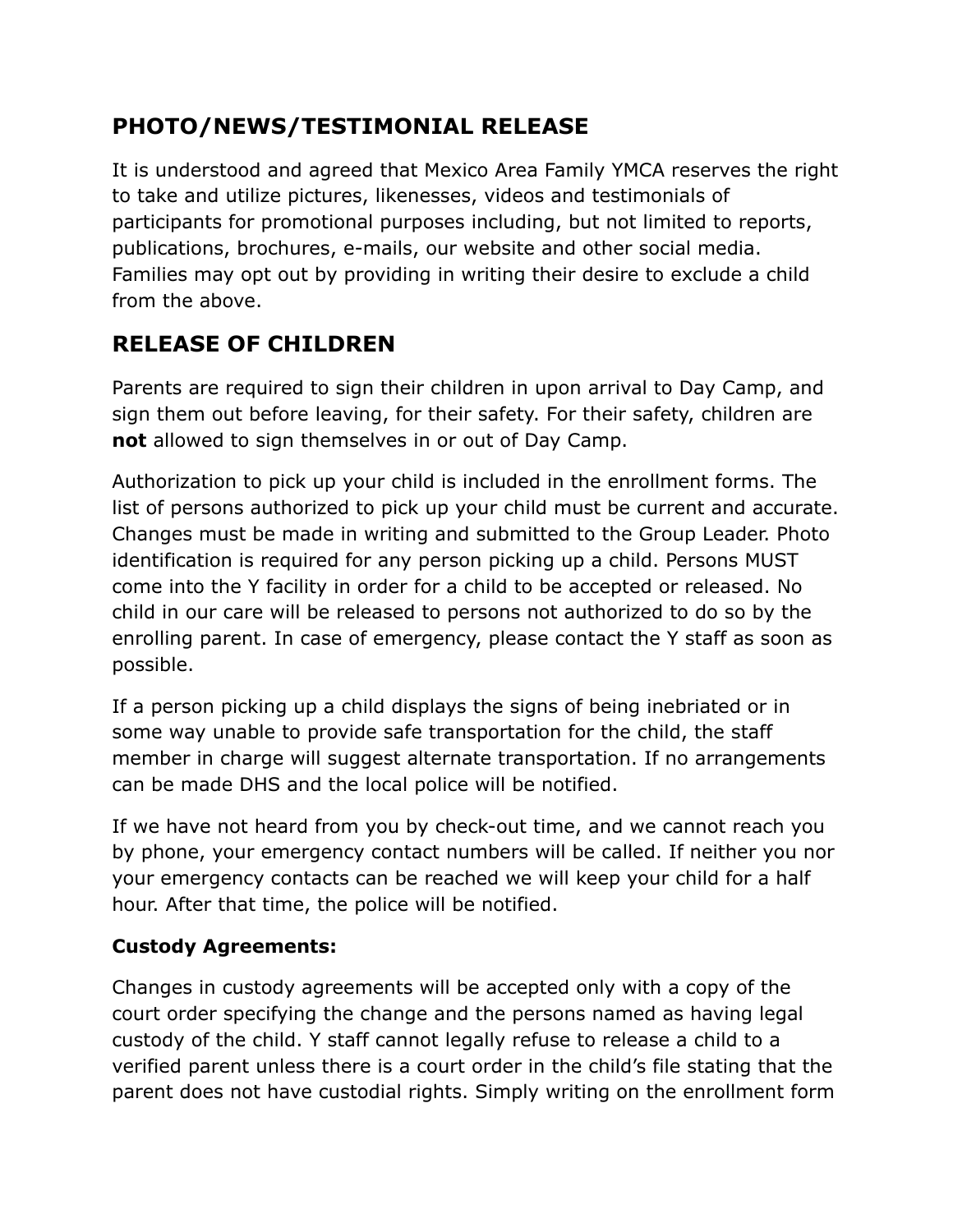that you do not want a parent to pick up your child does not allow the YMCA the legal right to refuse pick up.

# **SNACKS AND MEALS**

Our YMCA Staff is dedicated to giving your child fun, healthy meals. The YMCA focuses on healthy eating and lifestyles. Lunch and snacks are provided at the YMCA Summer Day Camp Program. **Be sure to have your child eat a hearty healthy breakfast before arriving each day.** If you are sending food with your child, please send a nutritious lunch to give your child more energy during the day. Please do not send soda or soda like drinks for your child's meals.

#### **SWIMMING**

Campers will be utilizing the NEW Mexico City Pool. A schedule of your child's assigned days will be given at a later date. All campers will be given a swim test. Any camper who does not complete the test will be required to remain in the shallow end of the pool. We ask that campers bring a swimsuit and towel so that they may participate. Campers will only be allowed to swim in a swimsuit, no exceptions. One piece swimming suits are required.

# **TERMINATION**

The Y reserves the right to terminate children, families and/or parents/guardians from the program as a result of actions or behavior that are not deemed in the best interest of the organization based on rules, policies, and situations. Fees will be forfeited.

# **TOILET TRAINING**

All children enrolled in the camp must be completely toilet trained due to insurance and legal requirements, unless a specific documented medical/developmental reason exists. The Y understands that a child may have an accident; however, if a child has more than one accident, they must be suspended from the program and not permitted to re-enter the program until they have been completely toilet trained.